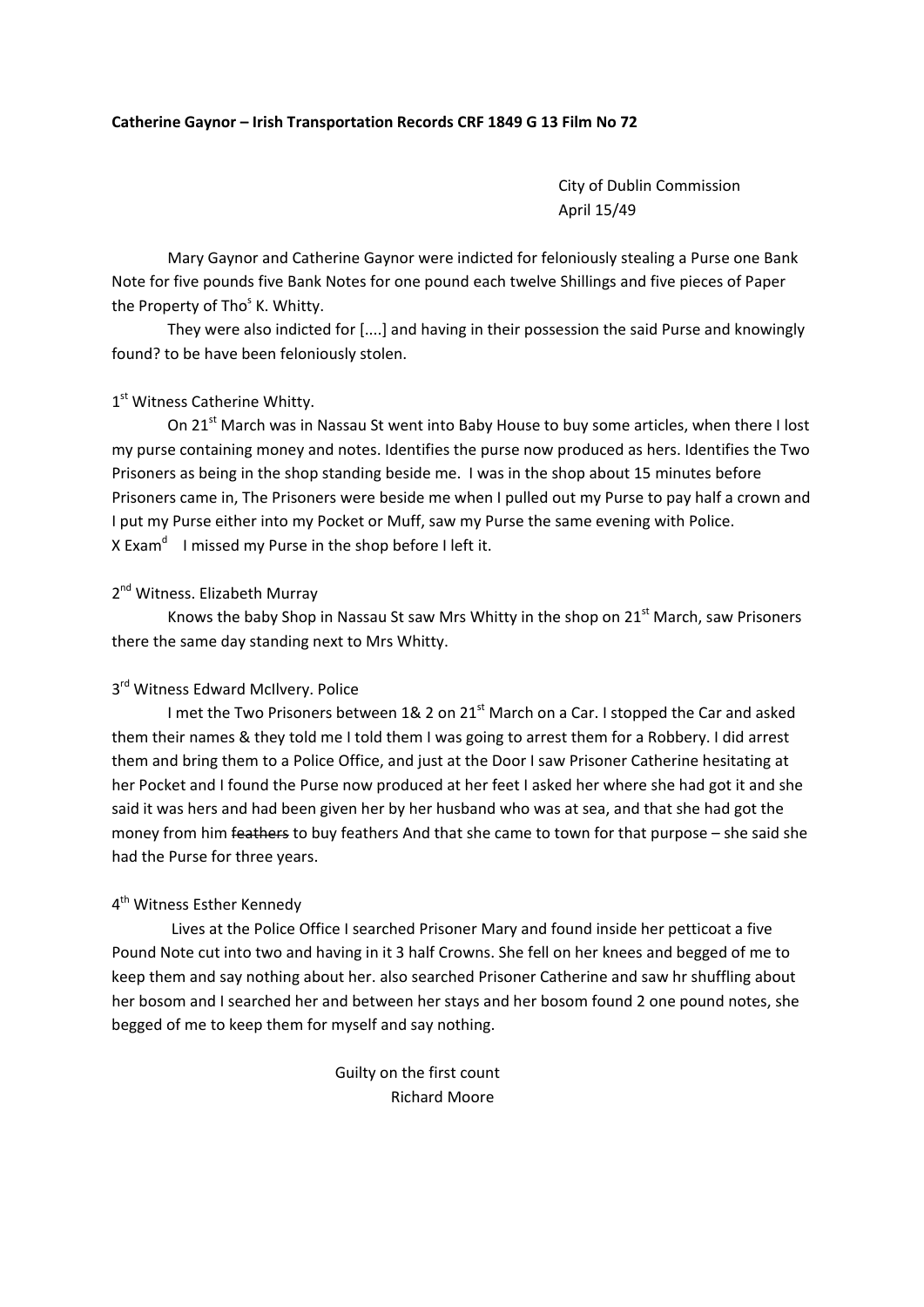Sir,

I lost no time in answering your letter received on Sunday last, in it, I gave my most cordial assent to forwarding your wishes with respect to your daughters.

> Catherine Whitty Bickerton? House

\*\*\*\*\*\*\*\*\*\*

 To His Excellency, Lord Clarendon Lord Lieutenant General and General Governor of Ireland

The Memorial of Thomas Gaynor of Irishtown in the County of Dublin Boot and Shoemaker

Humbly Sheweth,

That Memorialist has resided for a number of years in Irishtown and is a poor man, by Trade a Boot and Shoe Maker with a family of a wife and six children depending on him for support and to whom he has always endeavoured to give a moral and religious education and to Train them in the habit of Industry as will appear by the several Testimonials of Character herewith sent to Your Excellency.

That on the Twenty second day of March last Two of Memorialists daughters, namely, Catherine and Mary, having occasion to come to Town to purchase some small articles in Nassau Street, went to the house of Mrs OGrady in said street, and after having made their purchases, on coming away, Memorialists younger daughter Mary perceived a pure lying on the floor of said shop, which she took up without informing her eldest sister Catherine thereof:

That they were subsequently arrested and taken into custody on the same day, at which time the purse and money therein were given up.

That your Memorialist said daughters Catherine and Mary having been tried for said Offence before the Honorable Judges Jackson and Moore at the last Commission in Dublin, Both were convicted of stealing the purse from a Lady named Whitty when Catherine was sentenced to seven years Transportation beyond the Seas and Mary to six months confinement.

That neither Memorialist nor any of his family had ever heretofore been convicted of any offences whatever .

Thus under these melancholy conditions.......... (*last two lines blacked photography*)

\*\*\*\*\*\*\*\*\*\*\*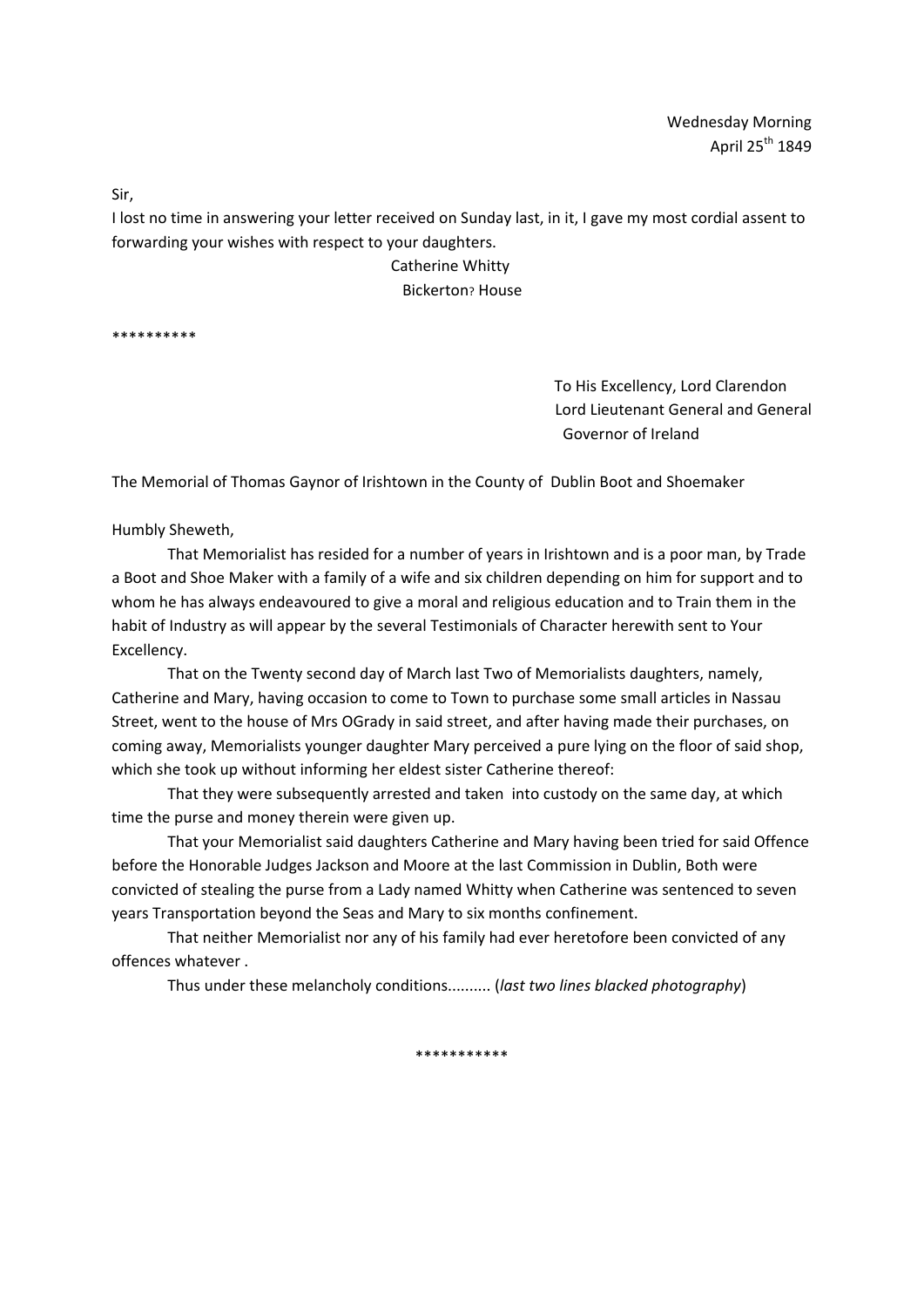Sir,

I beg leave to enclose a report of the facts that appeared [..] the trials of Catherine and Mary Gaynor, for the information of His Excellency the Lord Lieutenant, and beg leave to mention, that the case relied on in the Memorial is altogether at variance with the facts as they appeared on the trial.

The prisoners are daughters of Thomas Gaynor who lives in Irish Town in the county of Dublin and they reside with him and who was indicted at the last Commission for feloniously receiving a purse, the property of one Edward Galway, it appeared on his trial that when his house was searched by police a number of shawls and various articles of different kinds were found secreted in different parts of the house, and though the prisoner was acquitted on the trial for want of identification of the property laid? in the indictment yet, no doubt was, or could be entertained, of his guilt as a general receiver of stolen property. The prisoners Catherine and Mary Gaynor having been convicted of stealing the purse. Judge Jackson and myself being satisfied that they were old offenders thought we were bound to sentence the older girl further more to be transported, but her sister, being very young she was only sentenced to 6 months imprisonment.

 I have the honor to be Sir Your obedient Humble Servant and the contract of the contract of the Servant Robert Moore

T. N. Bedington Esq<sup>re</sup>

We the undersigned most humbly and respectfully beg to recommend to Your Excellency's attention the prayer of the annexed Memorial as we have known Thomas Gaynor for several years and have always considered him an honest and respectable man in his station in life and as such now deserving of Your Excellency's humane and merciful consideration.

\*\*\*\*\*\*\*\*\*\*

*Many signatures*

#### \*\*\*\*\*\*\*\*\*\*

| <b>Information Required in the Case of Annexed Prisoner</b> |     |                        |                           |               |                        |
|-------------------------------------------------------------|-----|------------------------|---------------------------|---------------|------------------------|
| <b>Name</b>                                                 | Age | <b>Committed</b>       | <b>Convicted</b>          | <b>Judges</b> | <b>Conduct in Gaol</b> |
| Catherine Gaynor                                            | 18  | 1849                   | 1849                      | Moore &       | Very good              |
|                                                             |     | 12 <sup>th</sup> March | $16^{\text{th}}$ April    | Jackson       |                        |
| <b>Previous character &amp;</b>                             |     |                        | <b>Health</b>             |               |                        |
| circumstances if convicted before                           |     |                        | Good                      |               |                        |
| Never convicted before                                      |     |                        |                           |               |                        |
|                                                             |     |                        | Comment difficult to read |               |                        |

 Judge Moore  $Rec<sup>d</sup>$  May 21/49